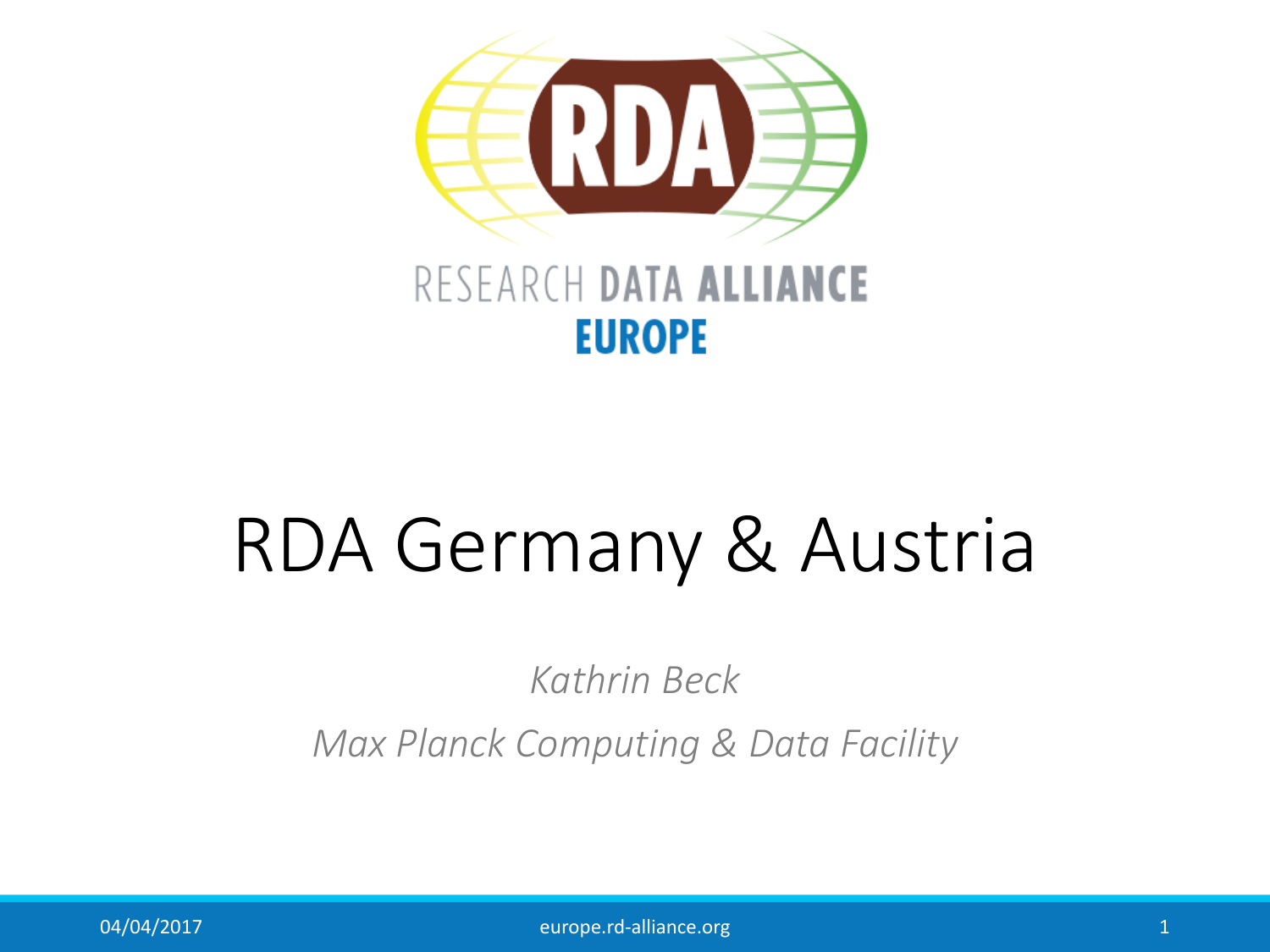

## Develoment

### Active German(-speaking) stakeholders in RDA:

- **> Peter Wittenburg (RDA Europe Project; Max Planck** Society)
- **> Helmholtz Open Science Coordination Office**
- **Serman Climate Computing Centre**
- German Geo-Science Centre
- …
- Andreas Rauber, University of Vienna, Austria
- Initiative to organise a national event and to start local collaborations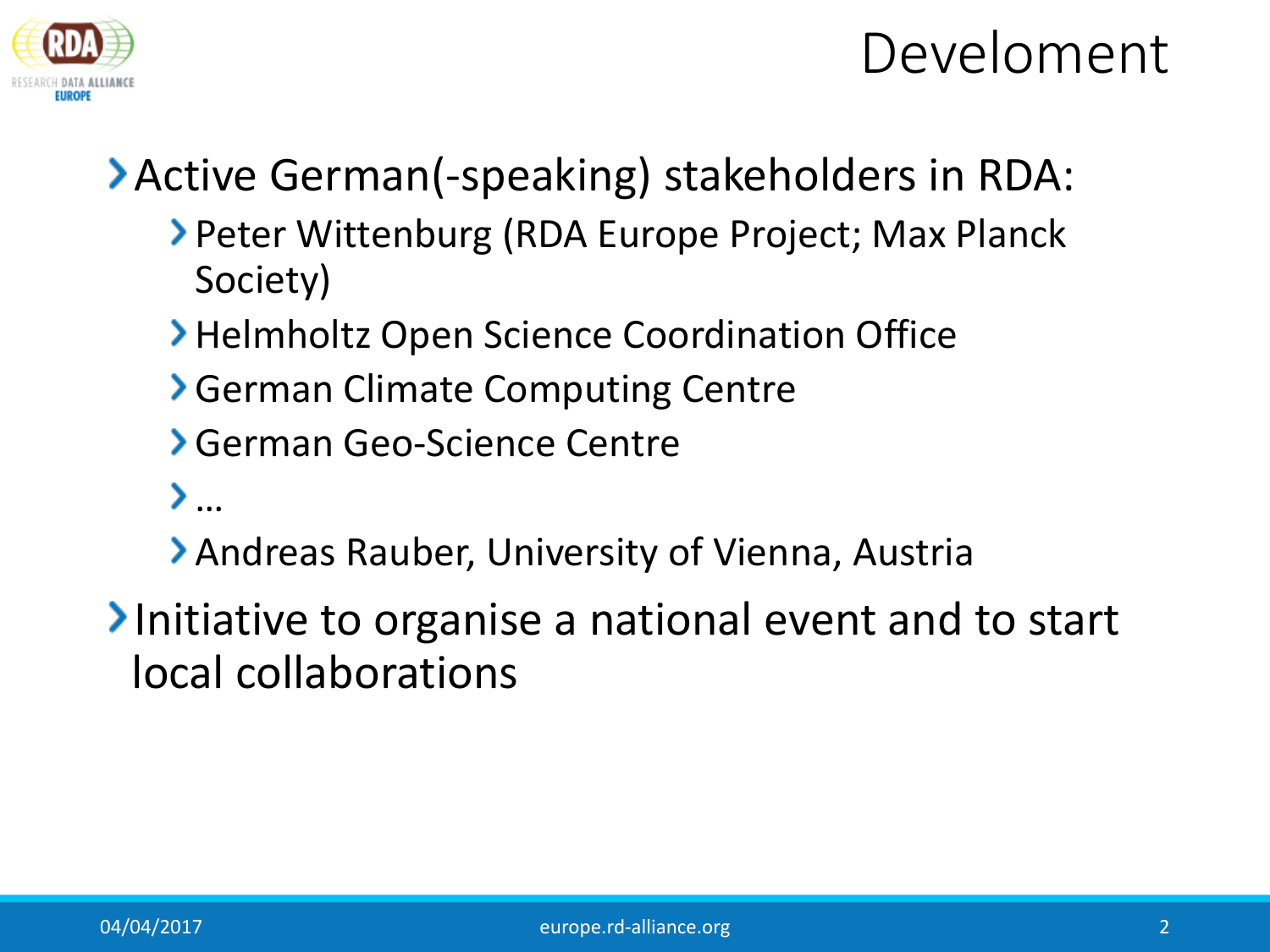

## Annual RDA Conference in Potsdam since 2015 **> Annual RDA Training Workshop in Hamburg since** 2015

- > Funding mostly by conference fees and local support
- Language: German
- Attendees from Germany, Austria, South Tirol, German-Speaking part of Switzerland
- $\blacktriangleright$  Dissemination over institutional channels  $\rightarrow$  ca. 50% of attendees are not subscribed to RDA Global website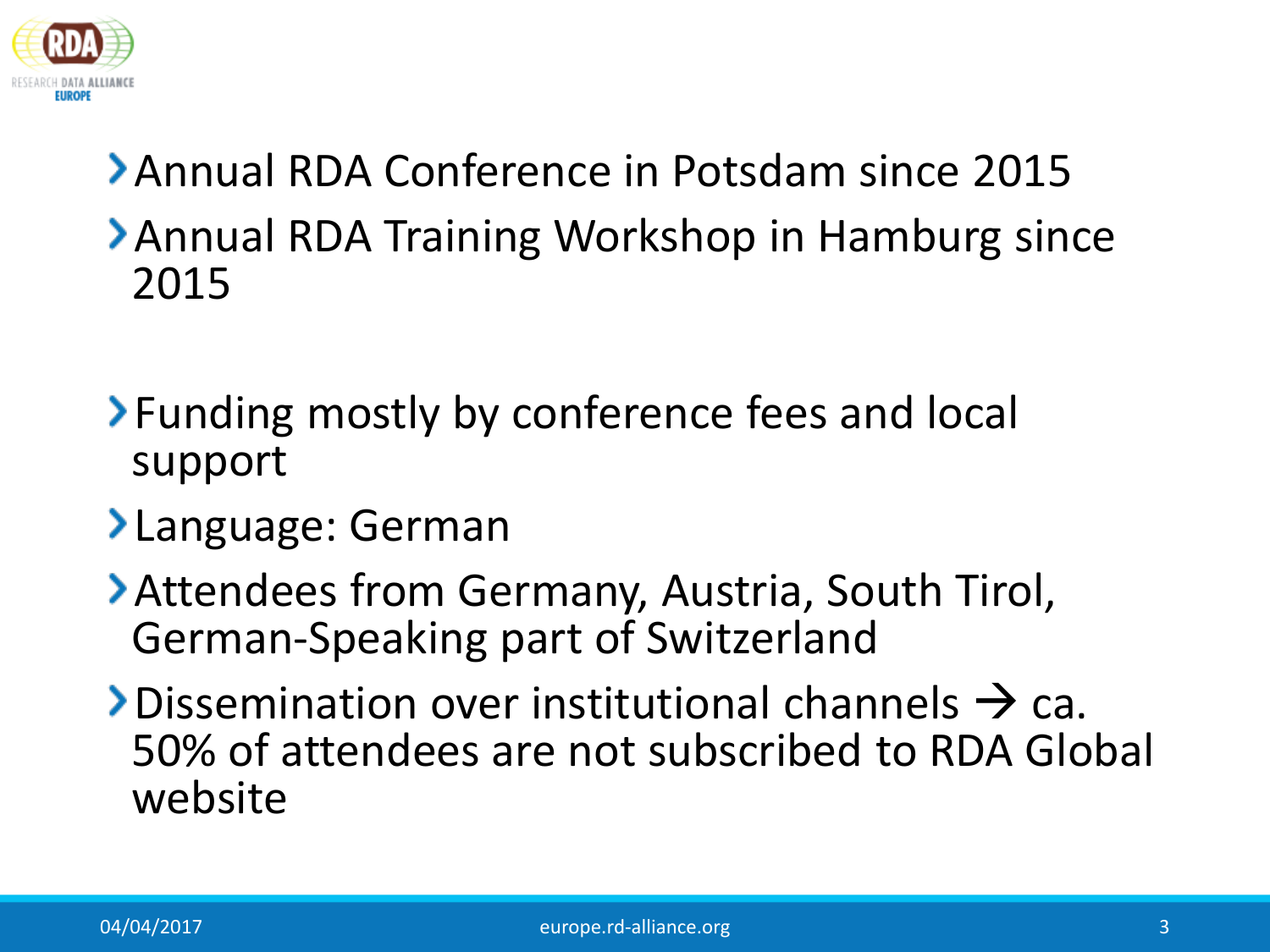

- ▶ Bring local/regional/national stakeholders together  $\rightarrow$  benefit is considered more "concrete" for some institutions
- Establishment of collaborations
- Discussion of national funding schemes and regulations,…
- Conferences are more affordable for some people
- No language barriers
- > More "non-technicians" attending, e.g. university data advisors, university professors, administration, media,…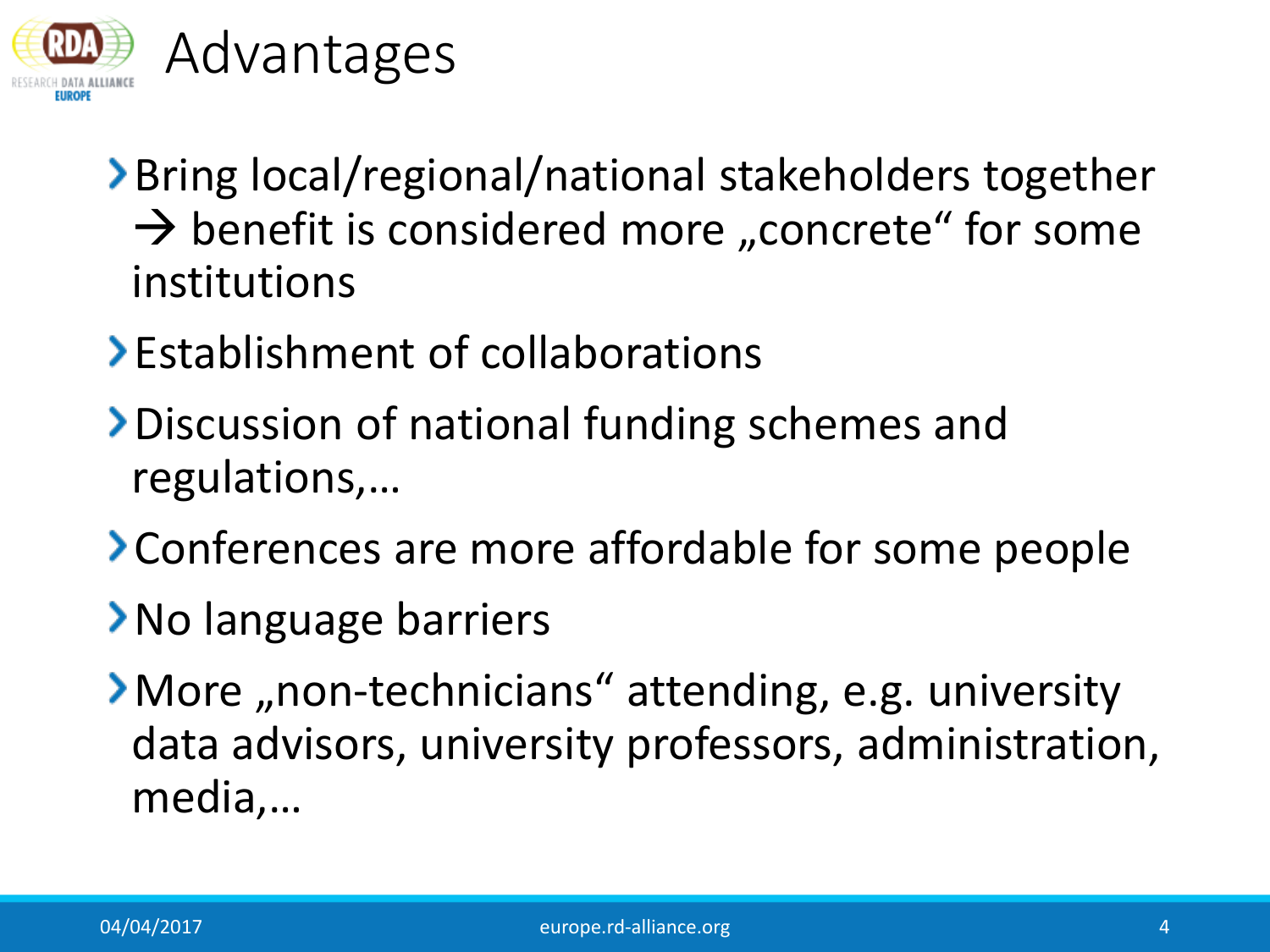

Future RDA Germany developments

- **Plans to create a national legal entity**
- non-for-profit
- Launch at end of 2017
- National initiative
	- Voice for the RDA stakeholders & initiative in Germany
	- Organiser of events, training & consulting,…
	- Interaction with policy makers
	- Bottom-up organisation of practicioners and active people
- **> Participation is open for non-Germans**
- > Collaboration with other German-speaking countries and other RDA initiatives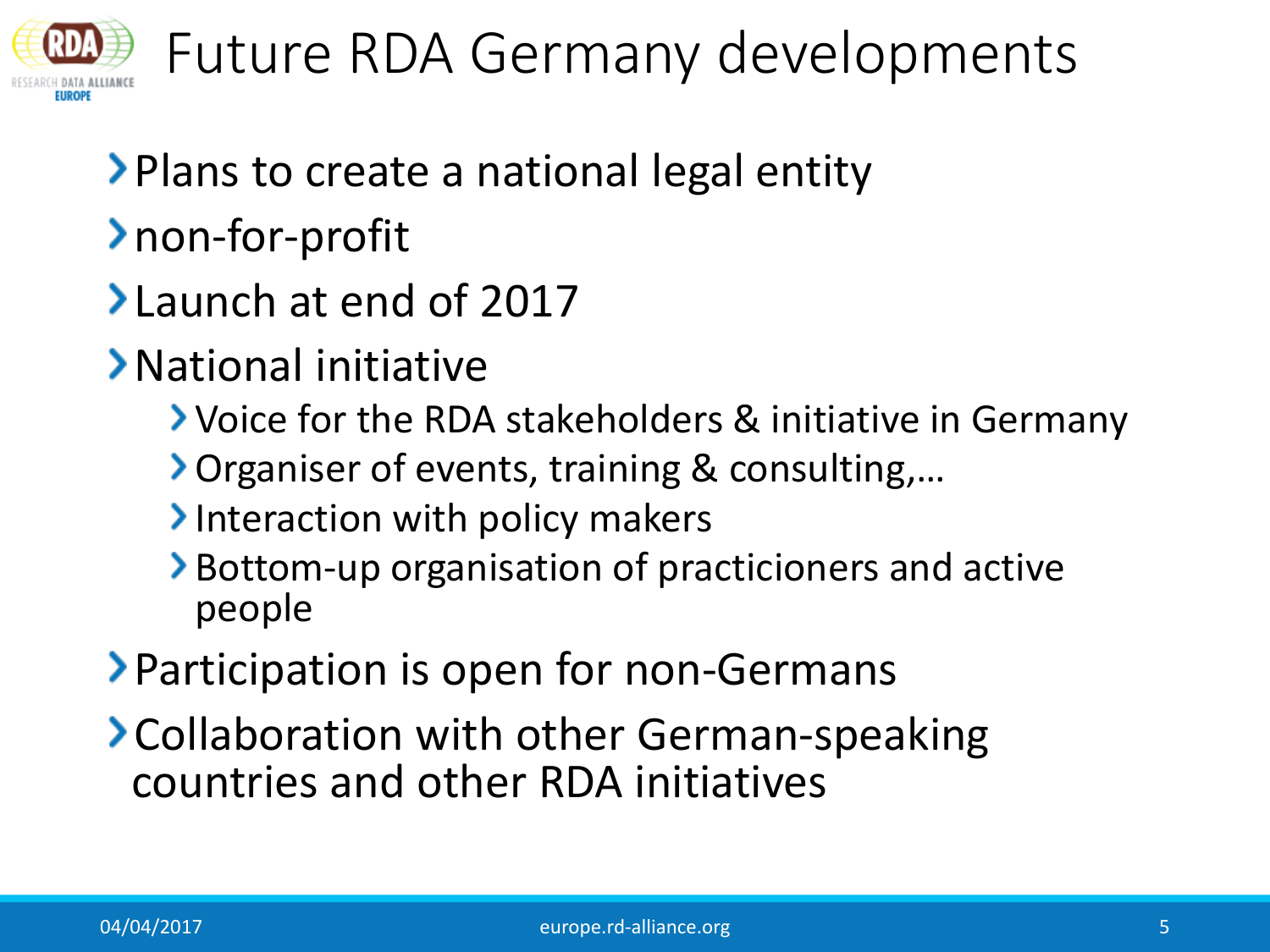

RDA Austria developments

Project liaison on data of all Austrian universities "eInfrastructures Austria"

- $\rightarrow$  More specific focus
- $\rightarrow$ Involvement of all national universities

Possibly also establishment of a national legal entity